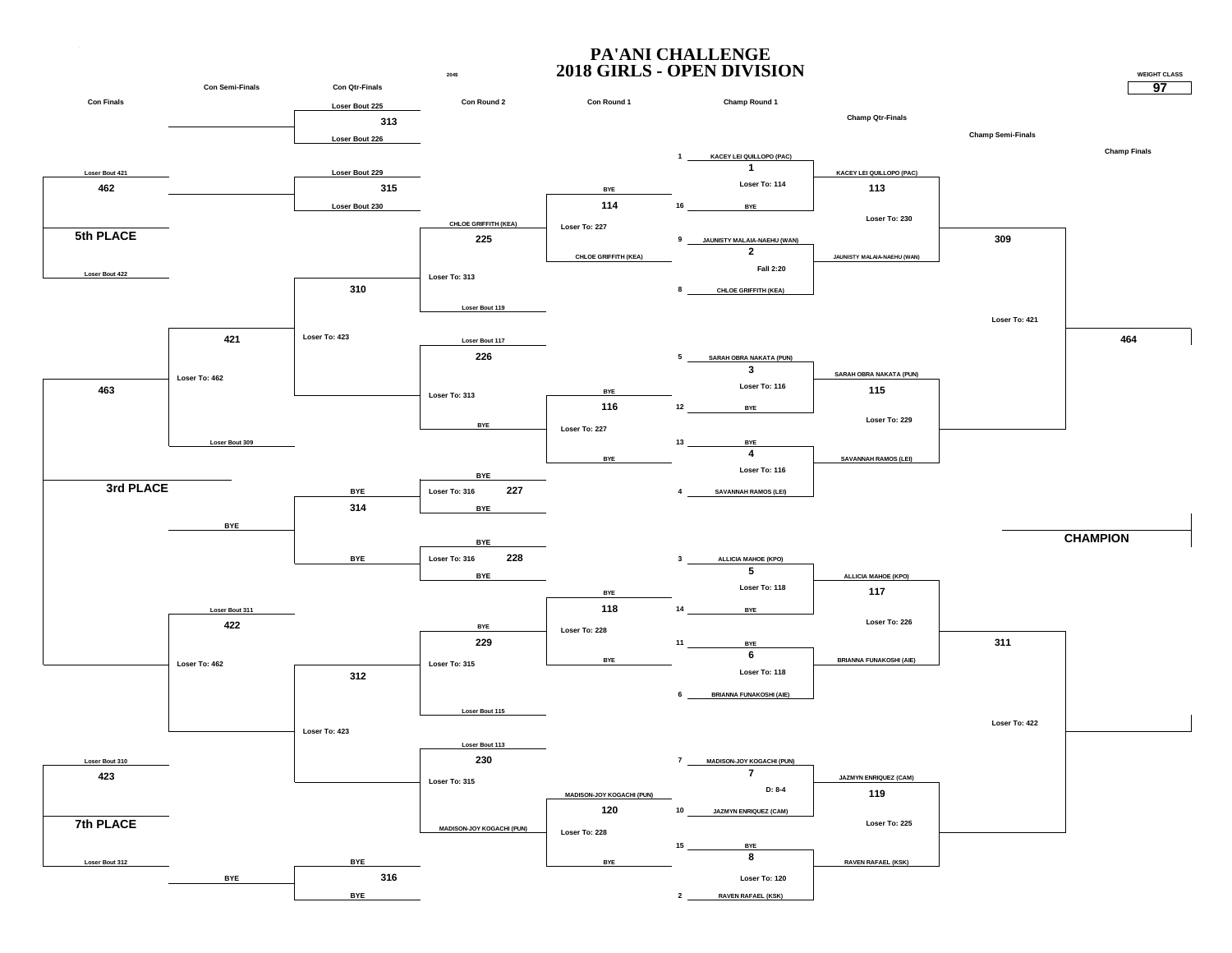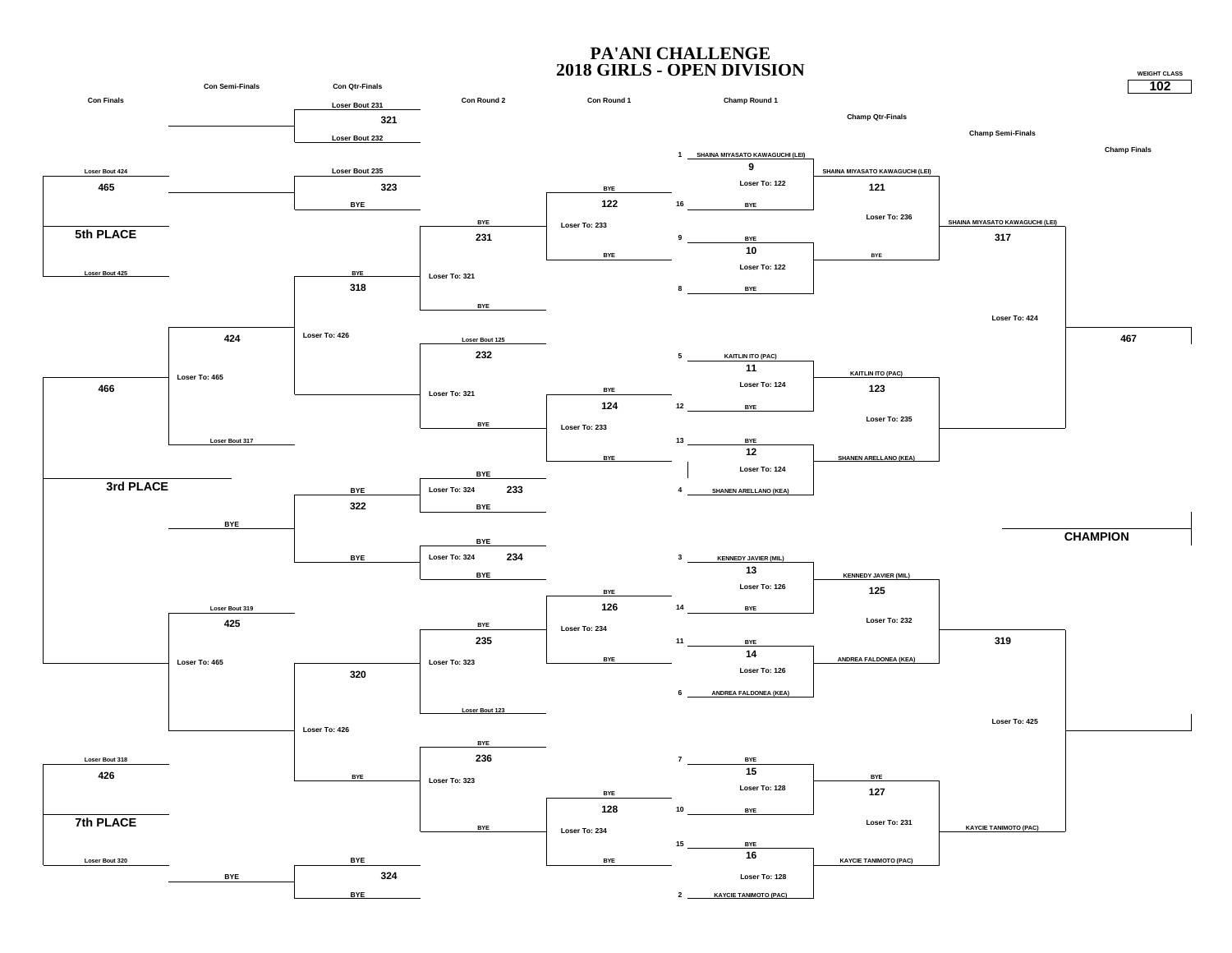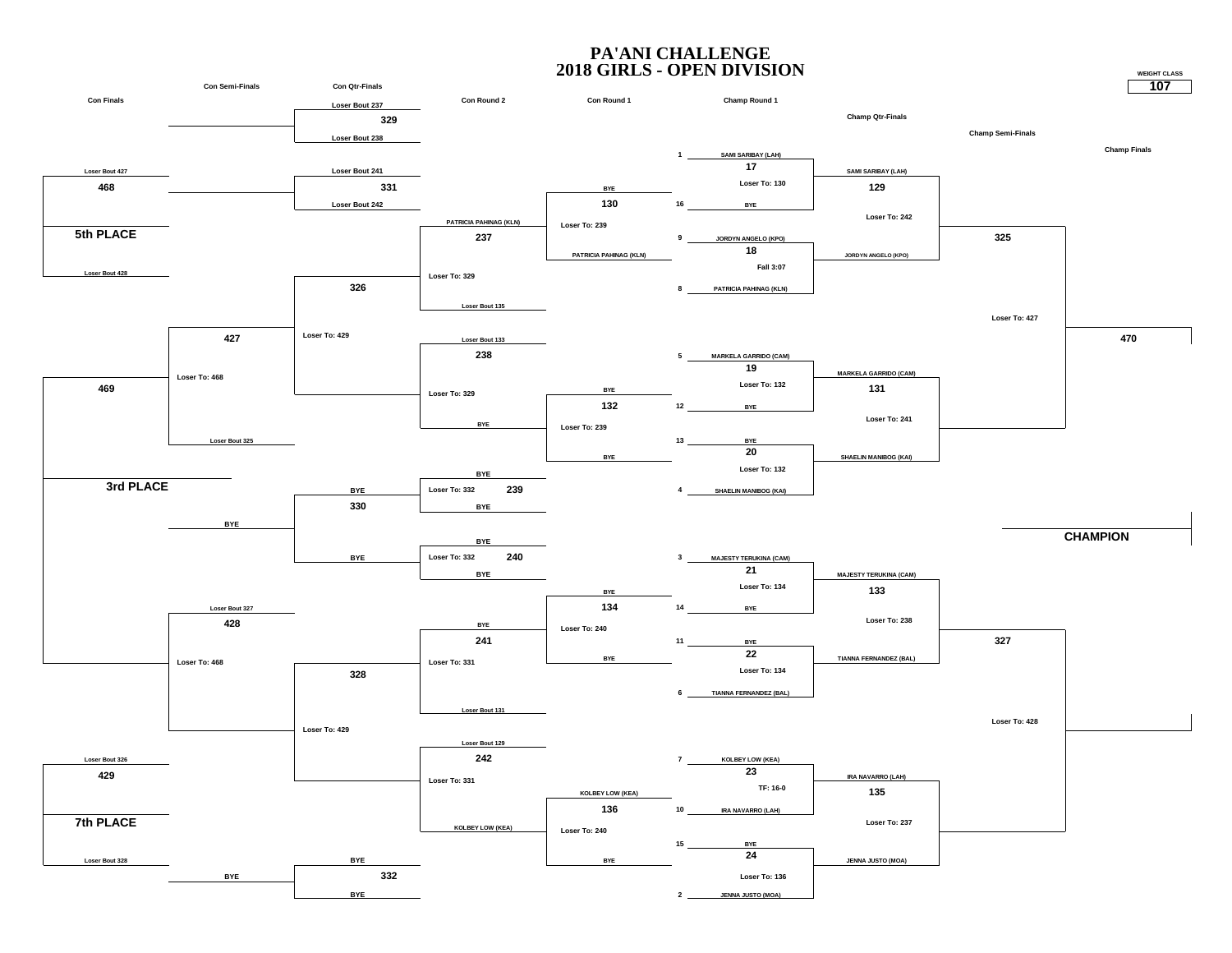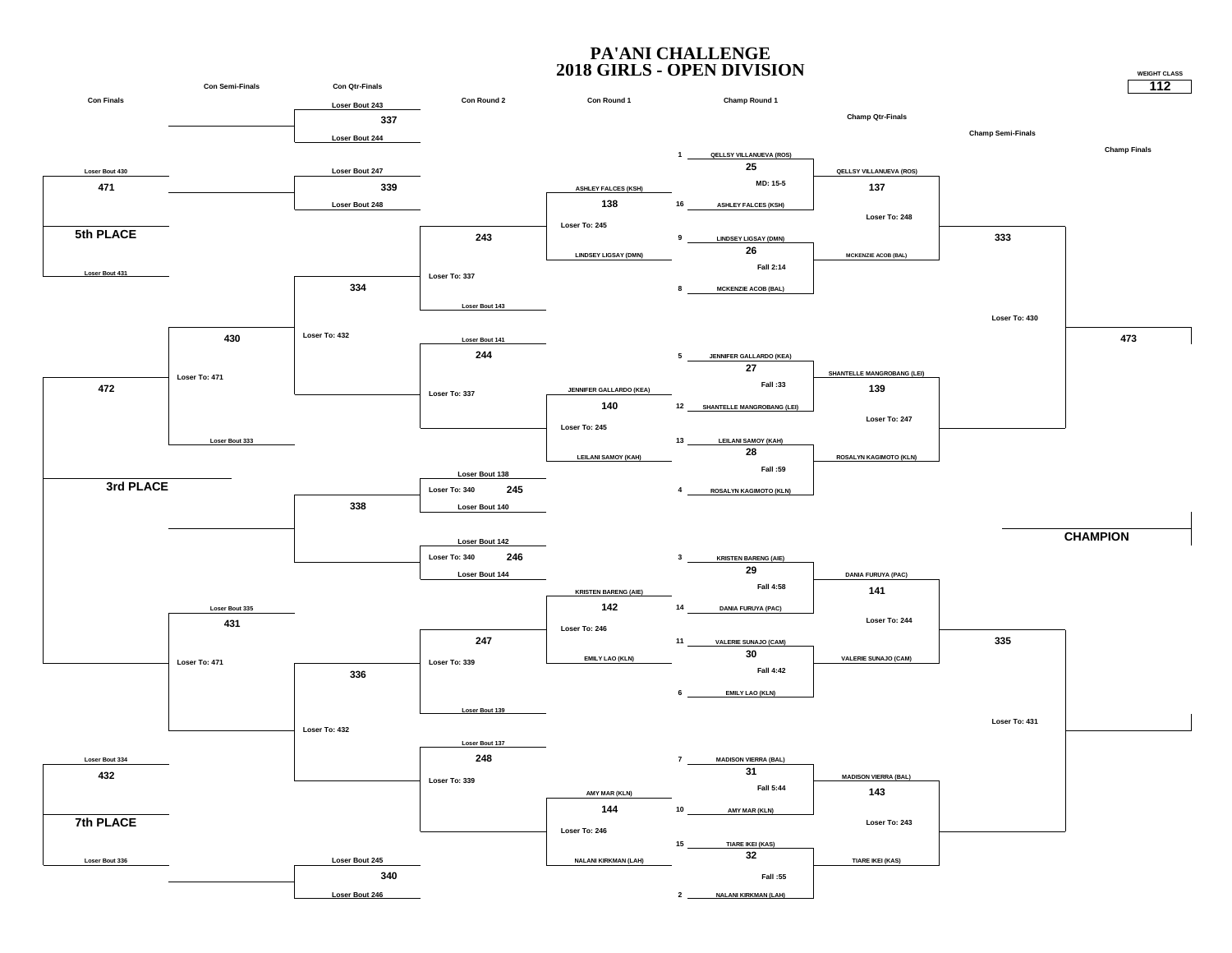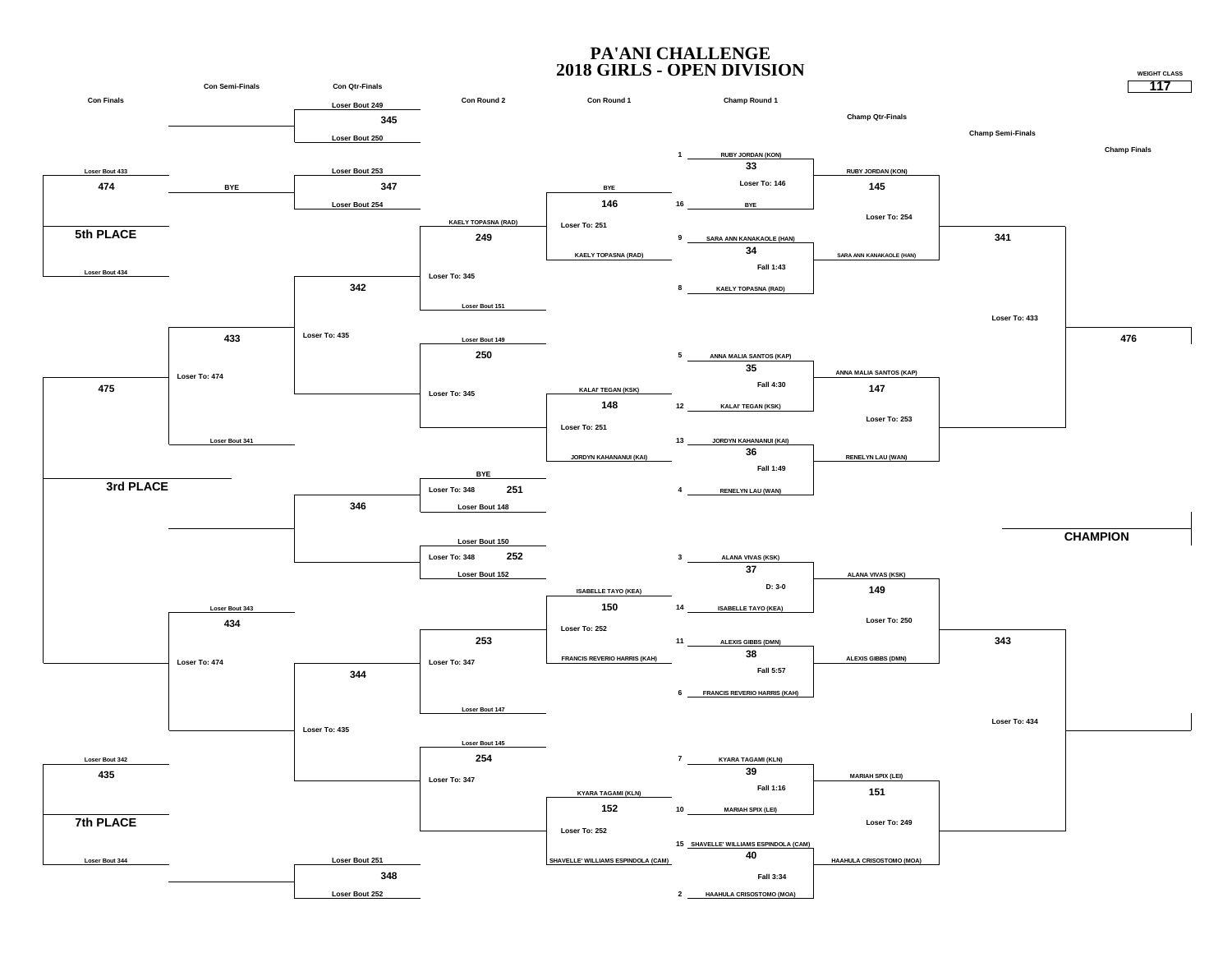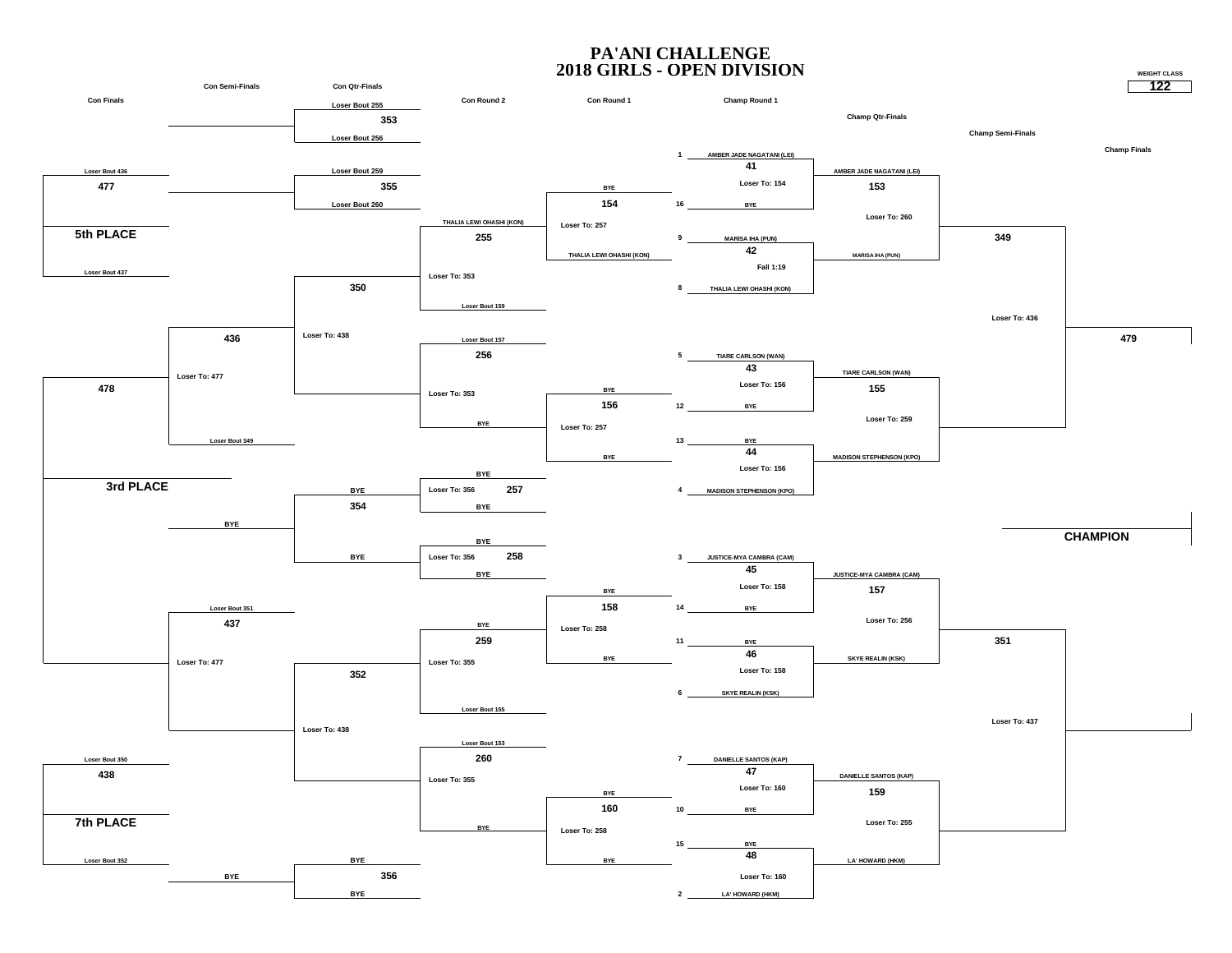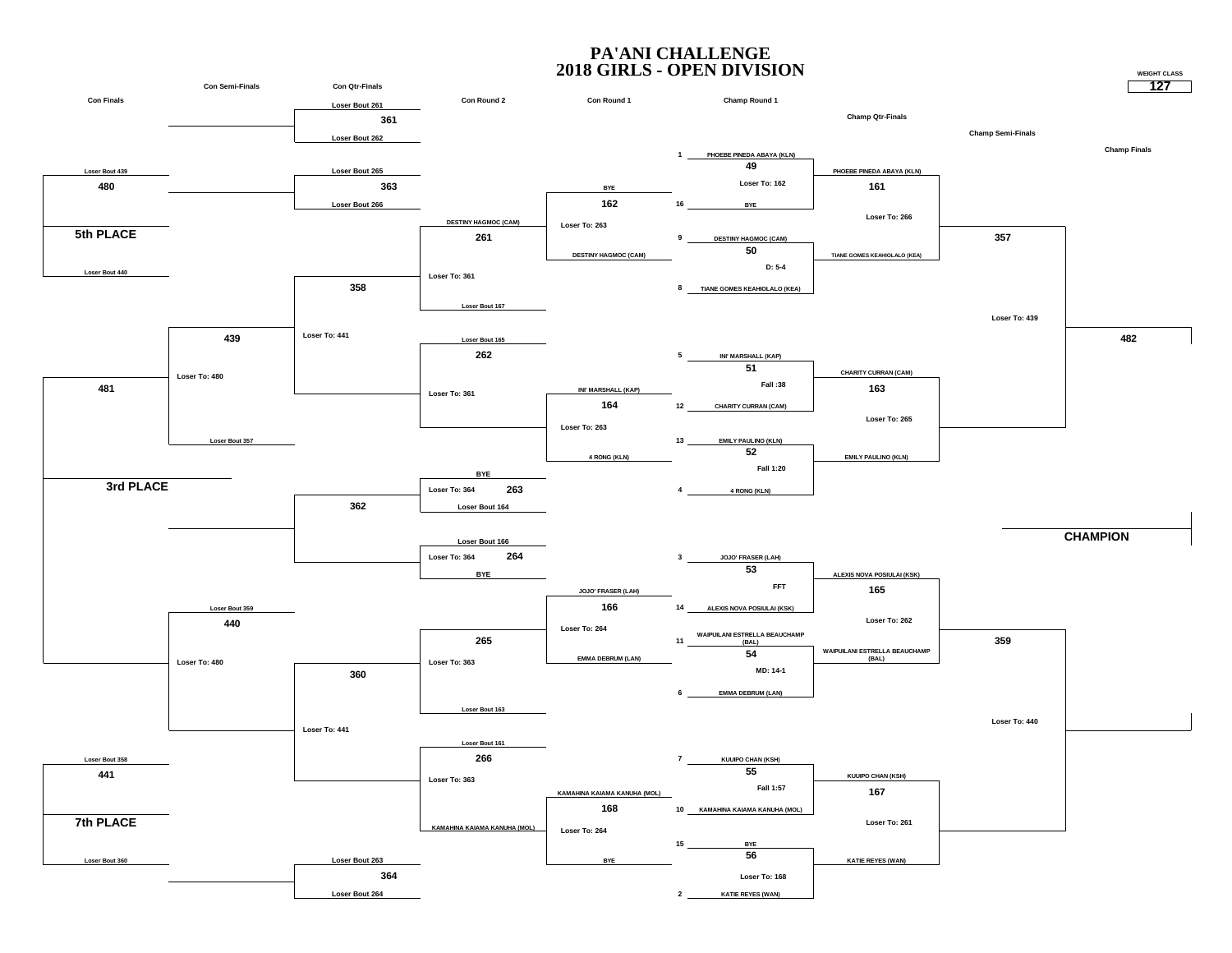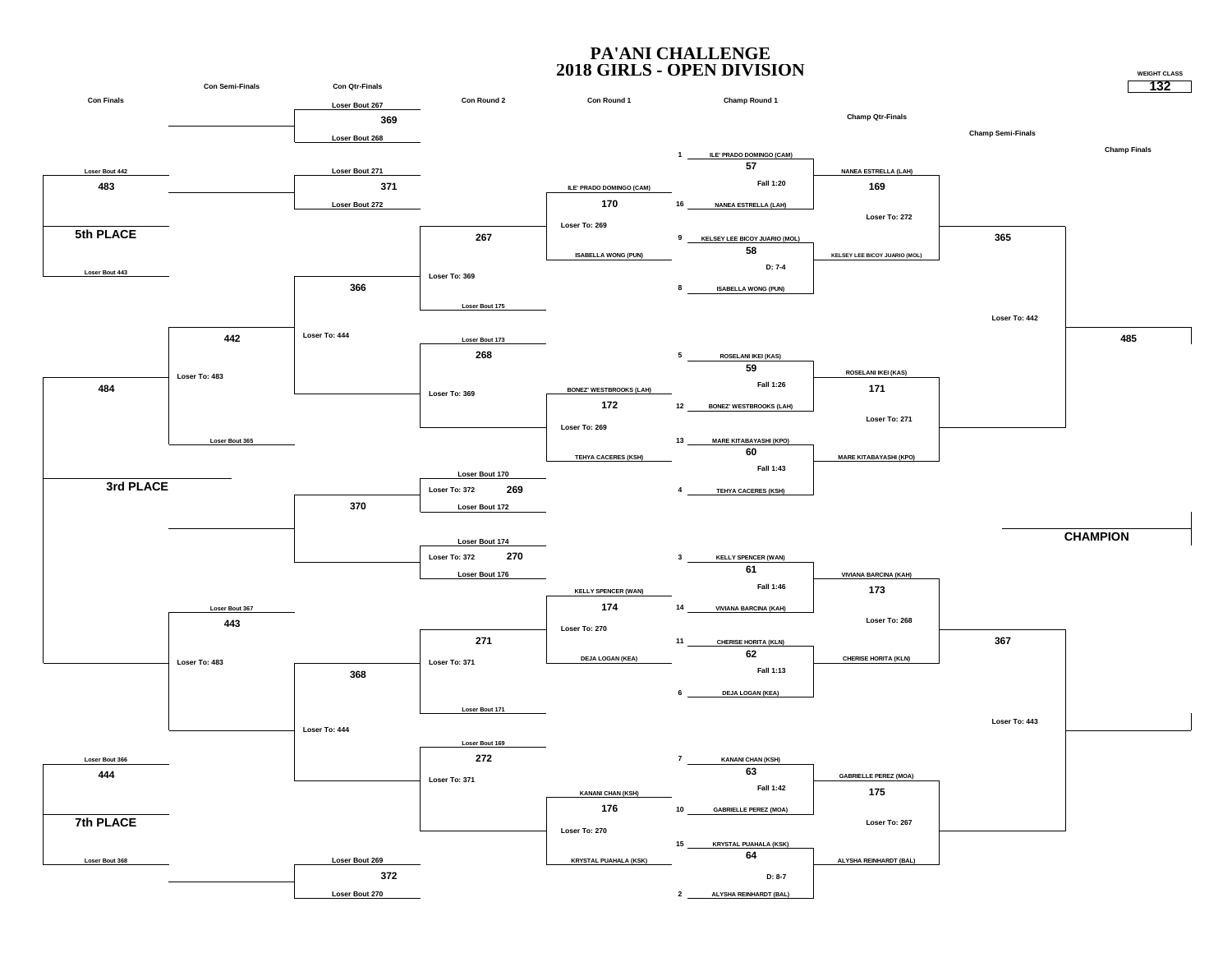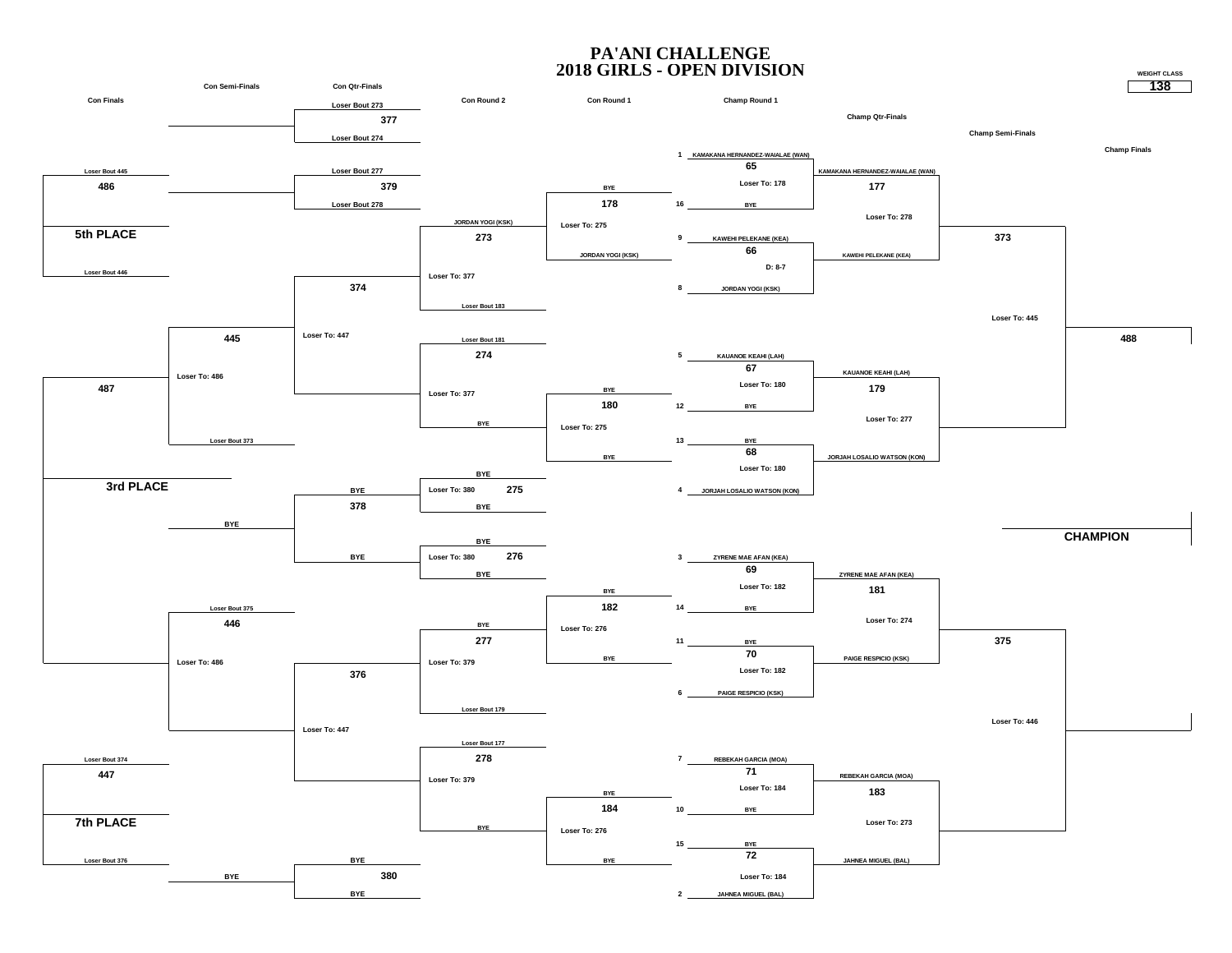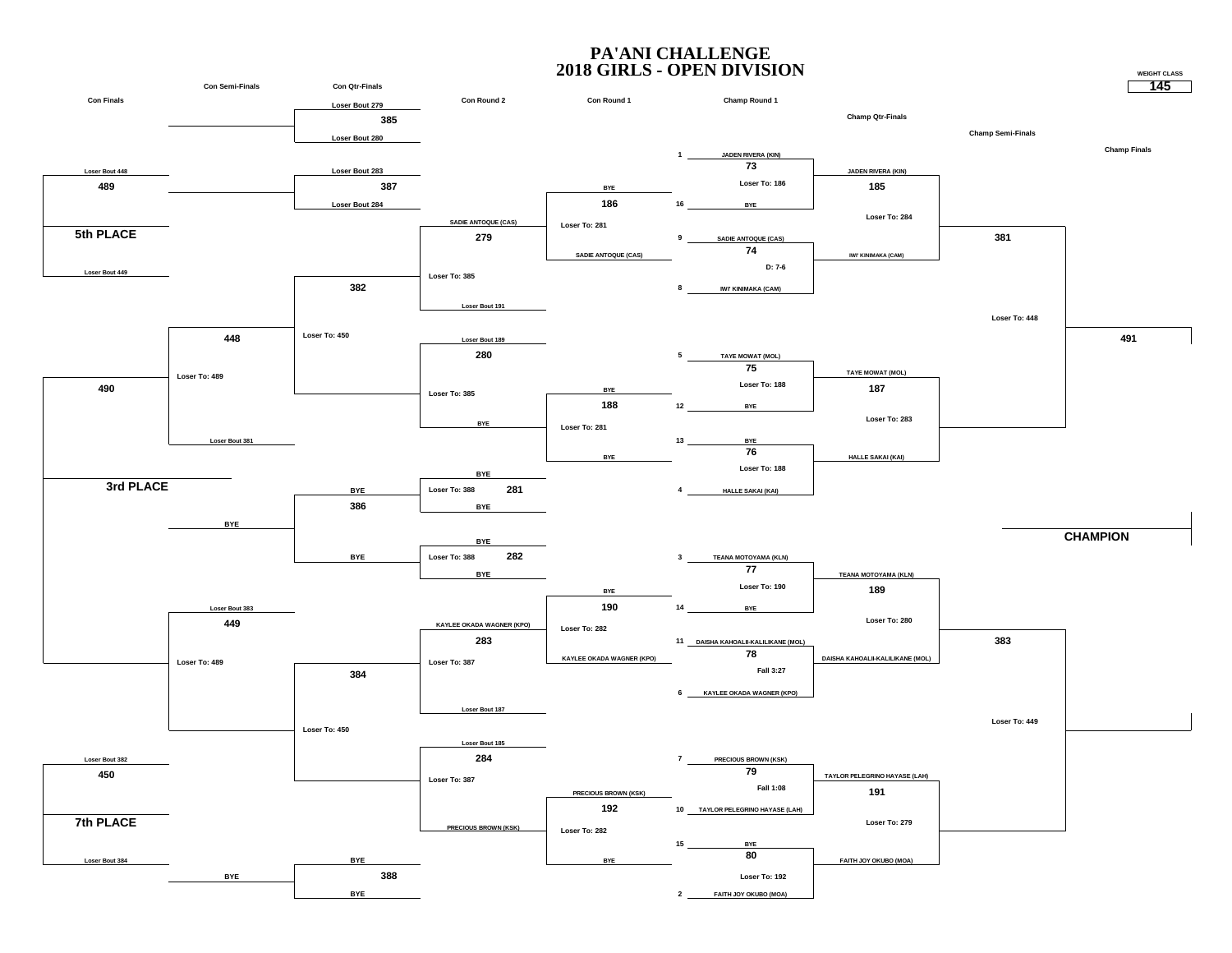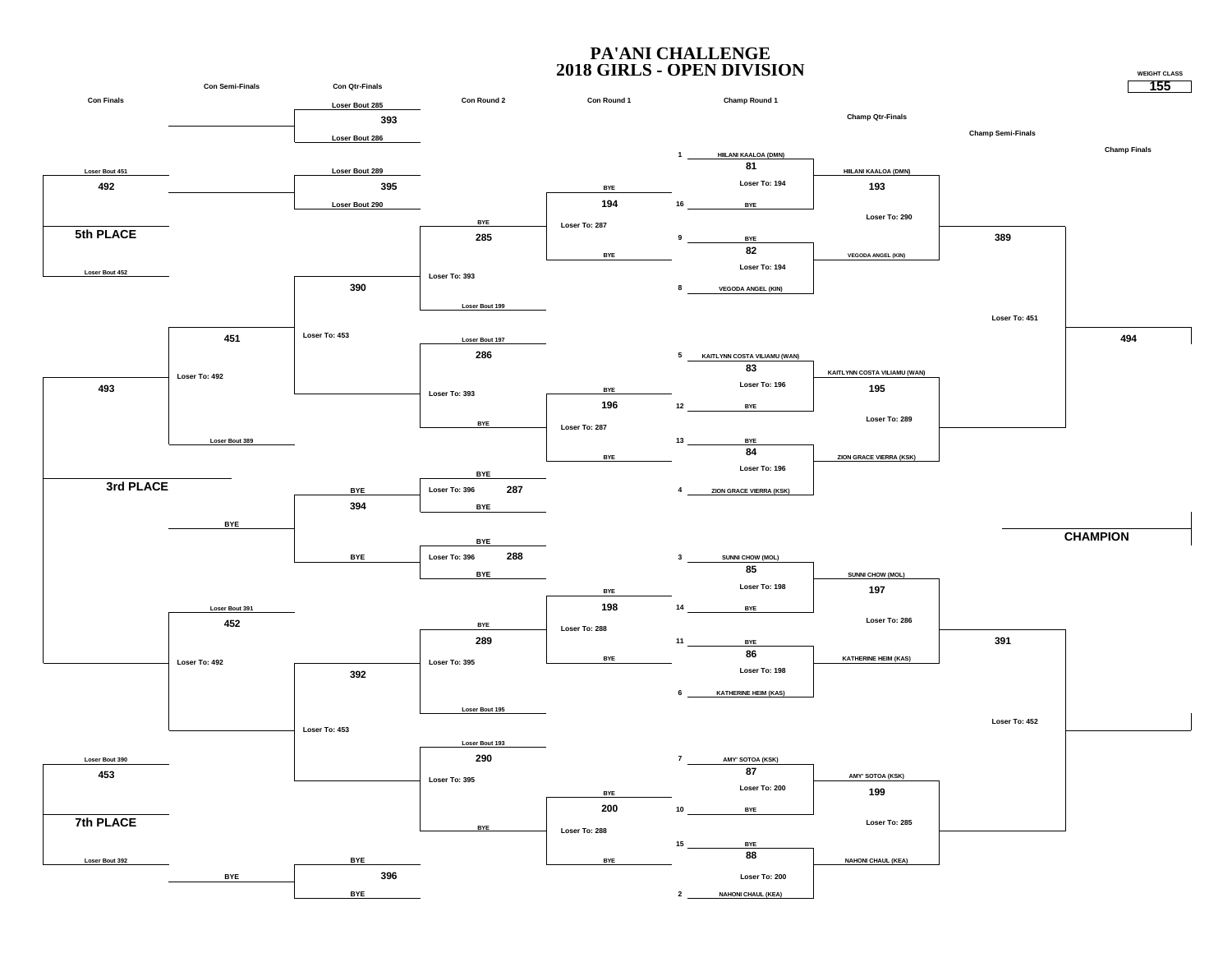![](_page_11_Figure_1.jpeg)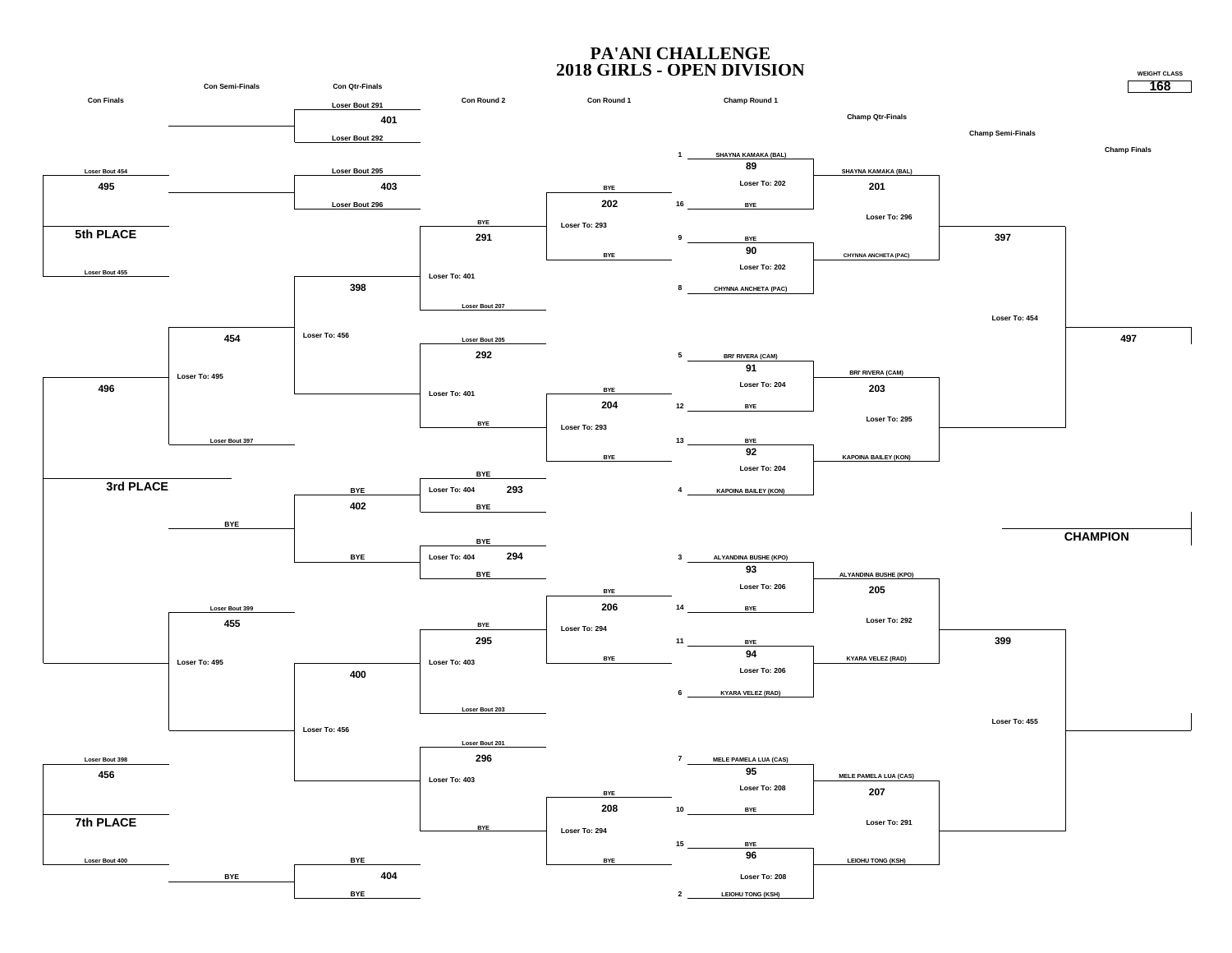![](_page_12_Figure_1.jpeg)

**184**